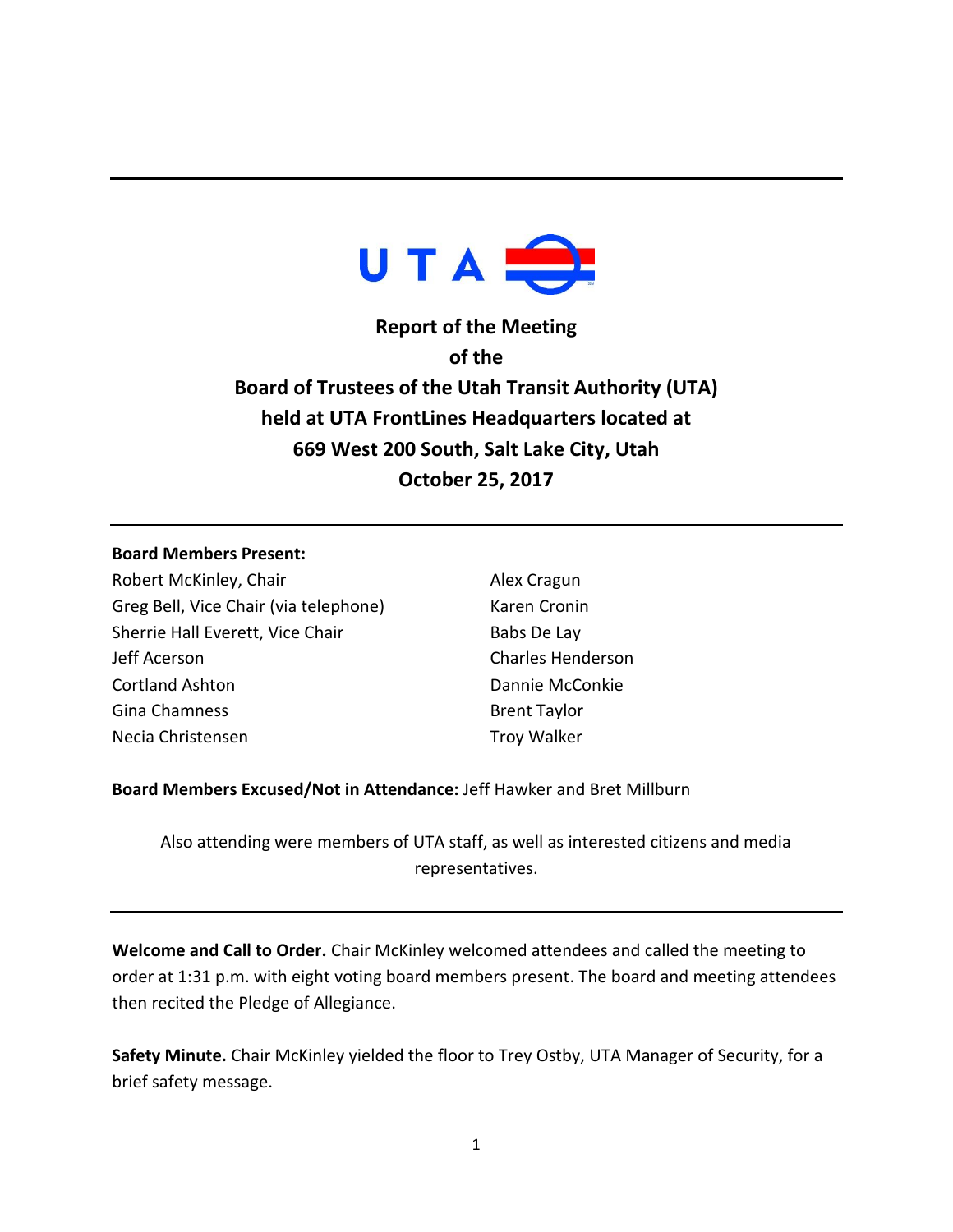**Item(s) for Consent.** Consent items consisted of the following:

- Approval of September 27, 2017 Board Meeting Report
- August 2017 Financial Report and Dashboard

A motion to approve the consent agenda was made by Trustee Walker and seconded by Trustee Acerson. The motion carried by unanimous consent.

Trustees Ashton and Henderson joined the meeting at 1:34 p.m.

Chair McKinley mentioned that Trustee Bell was sworn in as a vice chair of the board at the October Finance & Operations Committee meeting.

Trustee Taylor joined the meeting at 1:37 p.m.

**President/CEO Report.** Jerry Benson, UTA President/CEO, delivered a report on the following topics:

- Pablo Martinez, UTA Senior Manager of Workforce Planning & Talent Acquisition, and Cherissa Alldredge, UTA Civil Rights Compliance Officer for ADA, were among several key contributors who accepted the 2017 Golden Key Award on behalf of UTA from Governor Herbert. This award recognized the work of the agency with employment of persons with disabilities.
- Tour of UTA facilities by Turkish delegation

**General Public Comment Period.** Public comment was given by Claudia Johnson and Jay Jensen, the latter of whom was representing Snowbird Corporation.

Trustee Cragun joined the meeting at 1:42 p.m.

## **Committee Updates.**

**Finance & Operations Committee.** Trustee Acerson indicated the Finance & Operations Committee met twice during the month, with the second meeting focusing on the 2018 tentative budget.

**R2017-10-01 – Tentative Approval of 2018 Budget.** Mr. Benson delivered a presentation on the tentative 2018 budget covering vision; budget trends; key initiatives; operating revenues, expenses, and associated trends; and capital revenues, expenses, and associated trends.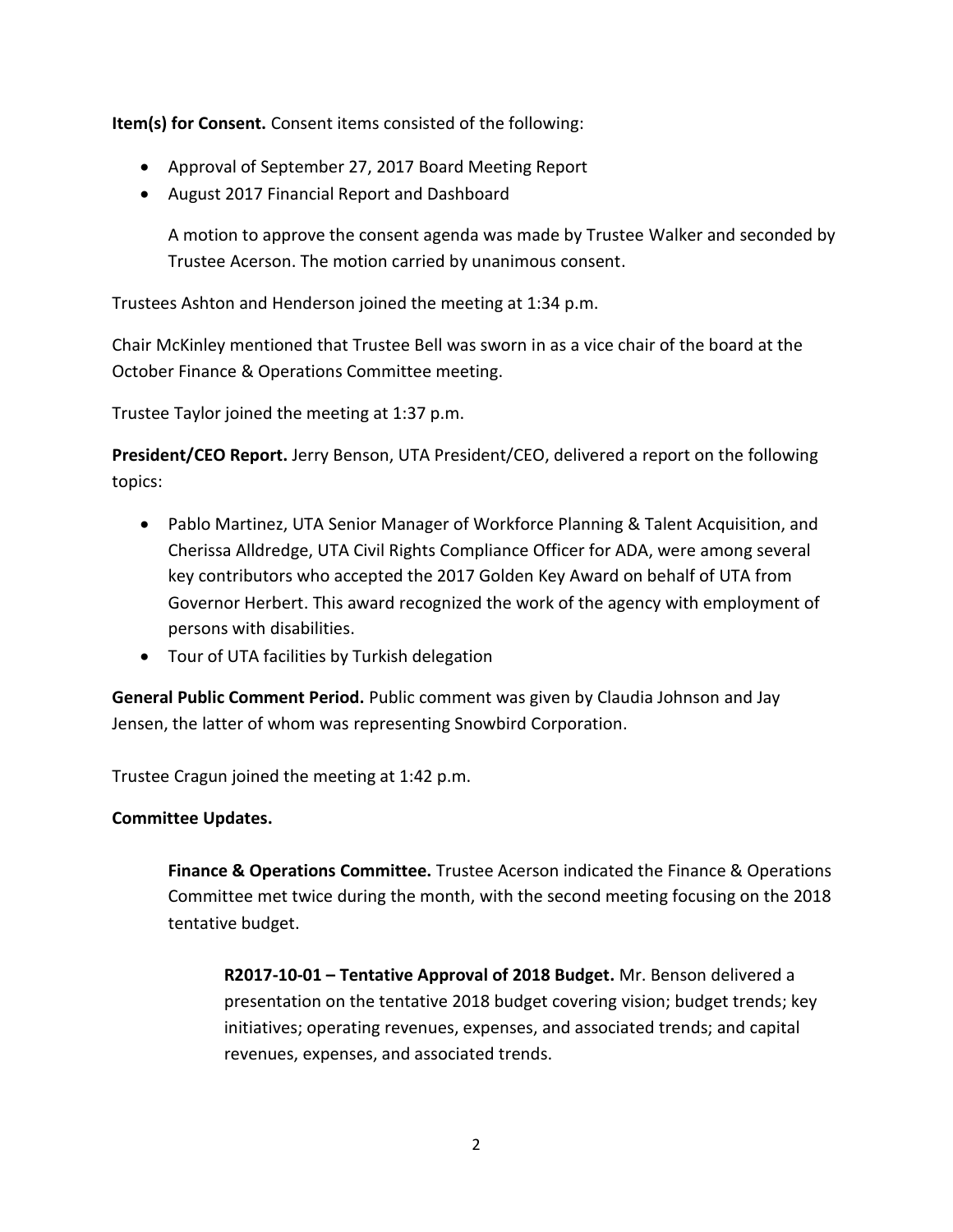Vice Chair Bell, who participated in the meeting via telephone, disconnected from the meeting at 2:15 p.m.

**Public Comment.** No public comment was given.

**Board Action.** Discussion ensued. Questions on bus technology, vanpool, compressed natural gas, the agency's financial trends, passenger revenue, the profitability of transit agencies worldwide, pension funding, headcount, surplus property, bonding, fares, and span of service were posed by the board and answered by Mr. Benson; Robert Biles, UTA Vice President of Finance; and UTA staff.

Chair McKinley asked if there were any board members who needed to recuse themselves from voting on this resolutions. No reasons for recusal were raised. A motion to approve resolution R2017-10-01 which allows the tentative budget to be released for public comment was made by Trustee Walker and seconded by Trustee Acerson. The motion carried by majority consent with ten aye votes, one nay vote from Trustee Taylor, and no abstentions.

**Service & Customer Relations Committee.** Vice Chair Everett stated the Service & Customer Relations Committee discussed the charters for two advisory entities to the agency.

**R2017-10-02 – Citizens' Advisory Board Charter.** Vice Chair Everett provided an overview of the purpose of the Citizens' Advisory Board (CAB) and summarized the charter. She added that Trustees Acerson and Christensen will work on behalf of the board to select the members of the CAB and bring their selections before the board for approval.

**R2017-10-03 – Committee on Accessible Transportation Charter.** Vice Chair Everett summarized the changes to the charter and reminded the board that the new charter was included in the meeting packet.

**Public Comment.** No public comment was given.

**Board Action.** Chair McKinley asked if there were any board members who needed to recuse themselves from voting on these resolutions. No reasons for recusal were raised. A motion to approve resolutions R2017-10-02 and R2017-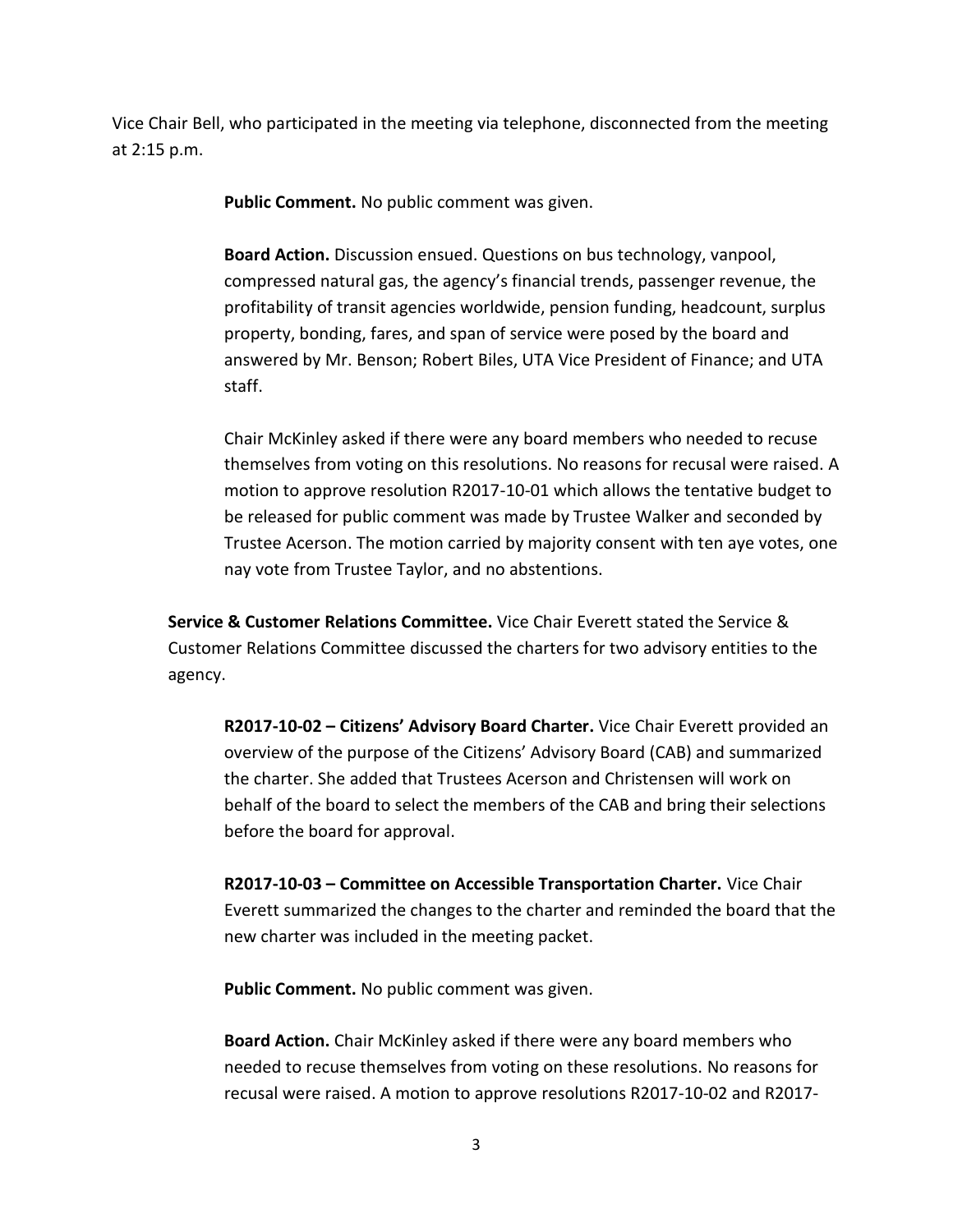10-03 was made by Trustee De Lay and seconded by Trustee Cragun. The motion carried by unanimous consent.

Trustee McConkie left the meeting at 3:25 p.m.

Chair McKinley called for a brief recess at 3:25 p.m. The meeting resumed at 3:31 p.m.

## **Audit Review Committee.**

**Q3 2017 Audit Report.** Trustee Walker shared that the Audit Review Committee summarized the Q3 2017 Report which included the following:

- Information Technology General Control (ITGC) Audit on UTA's Enterprise Resource Planning System
- Procurement Management Audit
- Purchase Card Compliance Audit

Trustee Walker noted that all findings in the audits have been or are currently being resolved and that any redactions in the published ITGC audit were made to protect security concerns. Questions were posed by the board and answered by staff. A motion to accept the audit report was made by Trustee Christensen and seconded by Trustee Henderson. The motion carried by unanimous consent.

**Closed Session.** No closed session was held.

**Action Taken Regarding Matters Discussed in Closed Session.** No closed session was held.

## **Other Business.**

**Next Meeting of the UTA Board of Trustees.** Chair McKinley reminded the board that next month's board meeting will be held on November 15.

**Adjournment.** The meeting was adjourned at 3:41 p.m. by motion.

Transcribed by Cathie Griffiths Assistant to the President/CEO Utah Transit Authority [cgriffiths@rideuta.com](mailto:cgriffiths@rideuta.com) 801.237.1945